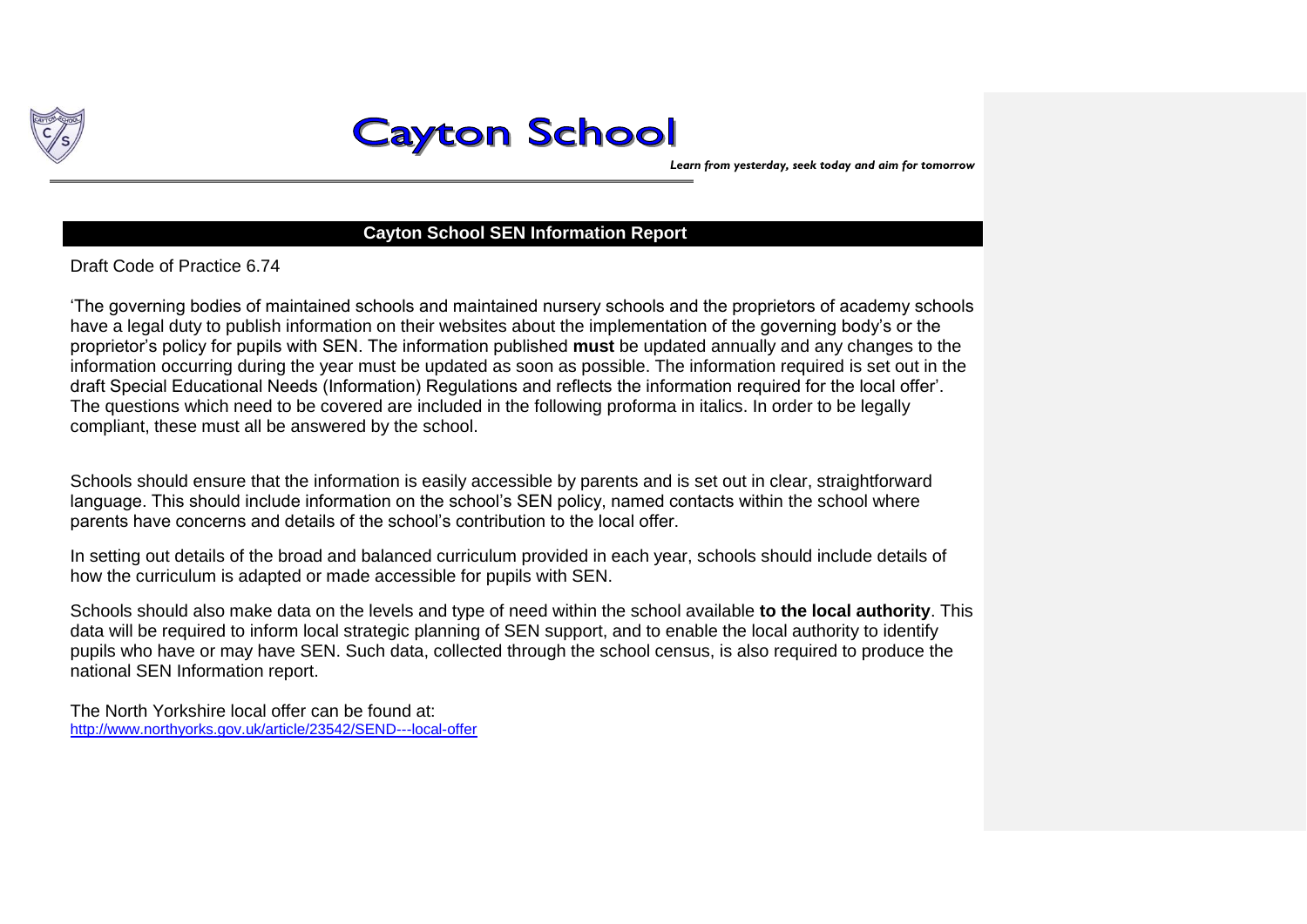#### *SEN Information Report*

#### **Cayton School**

*Continued…. Page 2 of 12*

| Cayton School SEN information report<br>Date: May 2021 |                                                                                                                                                                                                                                                                                                                                                                                                                                                                                                                                                                                                                                                                                                         |                                                                                                                                                                                                                                                                                                                                                                                                                                                                                                                                                                                                                                                                                                                                                                                                                                                                                                                                                                                                                                                                                                                                                                                                                                                                                                               |
|--------------------------------------------------------|---------------------------------------------------------------------------------------------------------------------------------------------------------------------------------------------------------------------------------------------------------------------------------------------------------------------------------------------------------------------------------------------------------------------------------------------------------------------------------------------------------------------------------------------------------------------------------------------------------------------------------------------------------------------------------------------------------|---------------------------------------------------------------------------------------------------------------------------------------------------------------------------------------------------------------------------------------------------------------------------------------------------------------------------------------------------------------------------------------------------------------------------------------------------------------------------------------------------------------------------------------------------------------------------------------------------------------------------------------------------------------------------------------------------------------------------------------------------------------------------------------------------------------------------------------------------------------------------------------------------------------------------------------------------------------------------------------------------------------------------------------------------------------------------------------------------------------------------------------------------------------------------------------------------------------------------------------------------------------------------------------------------------------|
| Universal<br><b>Provision</b>                          | North Yorkshire LA expectation of good practice<br>High quality support for learning within mainstream<br>lessons is the most important factor in helping pupils with<br>SEND to make good progress alongside their peers. Your<br>school will be able to describe some of the approaches<br>that classroom teachers and other staff will be using<br>throughout the day to help address your child's needs<br>within lessons. They may also be able to share with you<br>the school's overall plan of support (provision map),<br>which outlines many of these strategies. The school must<br>have a named governor who holds the school to account<br>for making good provision for pupils with SEND. | School offer<br>7. All school staff work very hard to ensure children with SEND<br>make good progress in every area of development. This was a<br>strength of the school in the Sept 2015 OFSTED report<br>"Disabled students and those with special educational<br>needs make good progress from their starting point." and<br>again in October 2019 "Pupils who fall behind or have<br>specific needs receive extra support to help them catch up.<br>This is often through working on pupils' difficulties with<br>language and communication"<br>7. Teaching and learning match the needs of all pupils, including<br>those with SEND. Children are challenged daily in phonics (KS1),<br>guided reading (KS1 and KS2) and using differentiated in-class<br>number work. This means they can make good progress from<br>individual starting points OFSTED Oct 2019 Classrooms are<br>calm and well organised. Pupils say they enjoy learning<br>because they get lots of help and support from their<br>teachers and teaching assistants.<br>8. Table top aids are found in classrooms. These may include<br>word banks (which can be individual or group), alphabet strips or<br>number squares or times table facts, Numicon or additional<br>hands on maths equipment for children to use. Age related |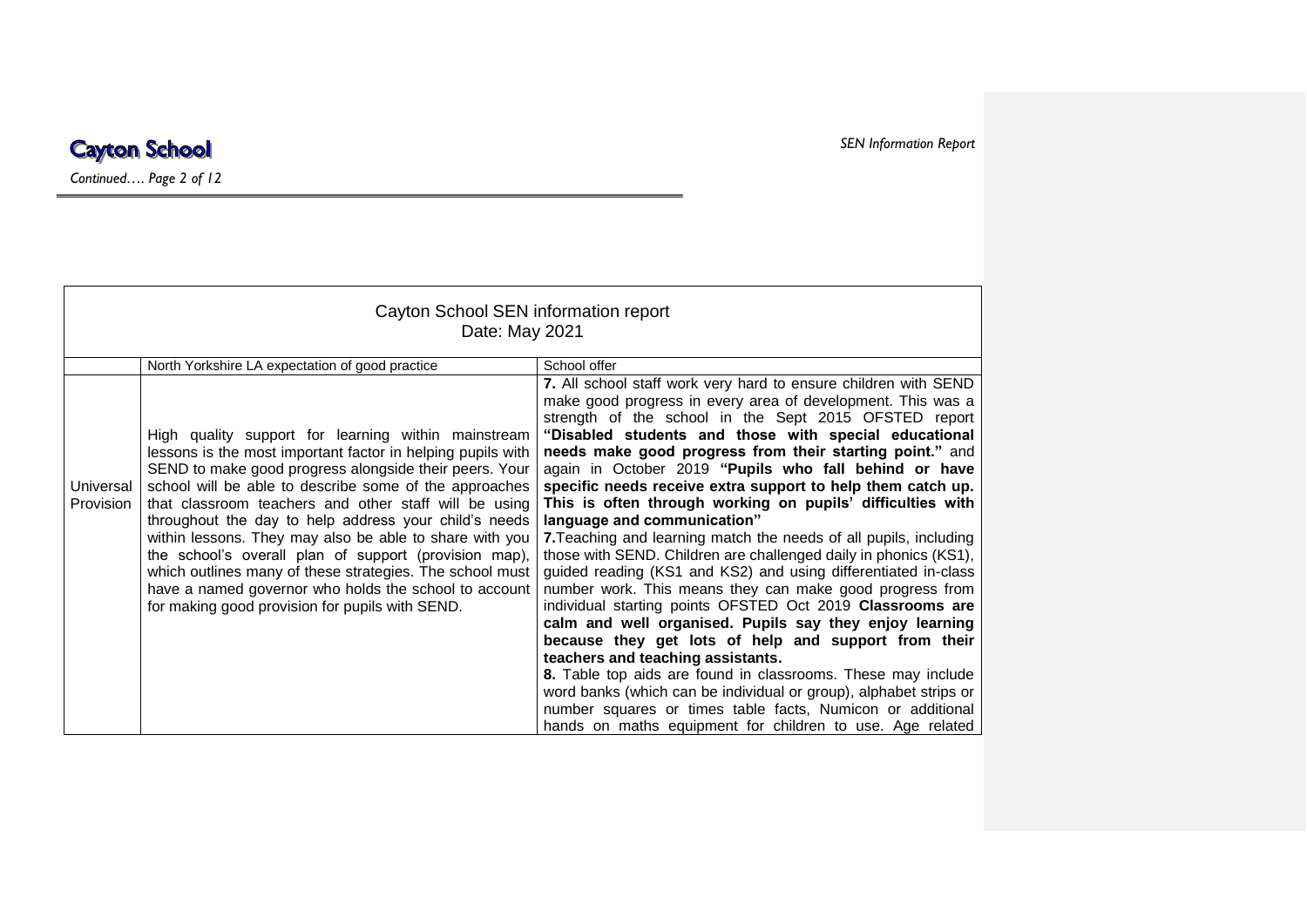*Continued…. Page 3 of 12*

|                               |                                                                                                                                                                                                                                                                                                                                                                                                                                                                                                                                         | targets for both Maths and English show each child's expected<br>outcomes, which they will need to reach by the end of the year.<br>Topic word banks are displayed in class or in children's books to<br>be referred to when needed. Classrooms have Maths and<br>English working walls which pupils can use each day.<br>The named governor with responsibility for pupils with<br><b>SEND is Mrs Carol Tindall.</b>                                                                                                                                                                                                                                                                                                                                                                                                                                                                                                                                                                                                                                                                                                                                                                            |
|-------------------------------|-----------------------------------------------------------------------------------------------------------------------------------------------------------------------------------------------------------------------------------------------------------------------------------------------------------------------------------------------------------------------------------------------------------------------------------------------------------------------------------------------------------------------------------------|--------------------------------------------------------------------------------------------------------------------------------------------------------------------------------------------------------------------------------------------------------------------------------------------------------------------------------------------------------------------------------------------------------------------------------------------------------------------------------------------------------------------------------------------------------------------------------------------------------------------------------------------------------------------------------------------------------------------------------------------------------------------------------------------------------------------------------------------------------------------------------------------------------------------------------------------------------------------------------------------------------------------------------------------------------------------------------------------------------------------------------------------------------------------------------------------------|
|                               | Code of practice requirements 2014. The SEN information report should describe how the school or setting:                                                                                                                                                                                                                                                                                                                                                                                                                               |                                                                                                                                                                                                                                                                                                                                                                                                                                                                                                                                                                                                                                                                                                                                                                                                                                                                                                                                                                                                                                                                                                                                                                                                  |
|                               | Approaches the teaching/learning and development of children and young people with special educational needs;                                                                                                                                                                                                                                                                                                                                                                                                                           |                                                                                                                                                                                                                                                                                                                                                                                                                                                                                                                                                                                                                                                                                                                                                                                                                                                                                                                                                                                                                                                                                                                                                                                                  |
|                               | Supports and improves the emotional and social development of children and young people with special educational need.                                                                                                                                                                                                                                                                                                                                                                                                                  | Adapts the curriculum/provision and additional learning support available to children and young people with special educational needs;                                                                                                                                                                                                                                                                                                                                                                                                                                                                                                                                                                                                                                                                                                                                                                                                                                                                                                                                                                                                                                                           |
| Recording<br><b>Provision</b> | Where the school feels that something additional or<br>different is needed to support your child because they<br>are having some difficulties, they will discuss this<br>carefully with you. Information will be recorded in a<br>document for you and your child.<br>· details of any strategies being used to support your<br>child in class:<br>• details of any extra in school support or interventions<br>for your child<br>• possibly some short term targets;<br>· agree a date when your child's progress will be<br>reviewed. | 3. Parents are welcome any time to contact school to ask for a<br>meeting if they have concerns about their child's progress or<br>needs in school. A meeting with the class teacher will quickly be<br>set up. In-school concerns which teachers have about a child's<br>progress or a particular difficulty are acted upon swiftly by<br>contacting parents to speak about this.<br>"Good communication with staff, parents and pupils allows<br>accurate bespoke planning and support packages to be put<br>in place" OFSTED Sept 2015<br>Background details are shared so all information about the pupil<br>is put together. If medical checks are needed they can also be<br>discussed. Parents may be asked to follow this up if a referral to<br>a GP is needed. e.g. hearing / sight / speech<br>This information will be recorded briefly on a Short notes and<br>concerns sheet some actions may be agreed or extra support in<br>class for short time may be decided upon. A date for a further<br>meeting will be agreed School keeps a record of all meetings and<br>discussions with parents / carers on CPOMS.<br>Information about a child can also of course be shared as your |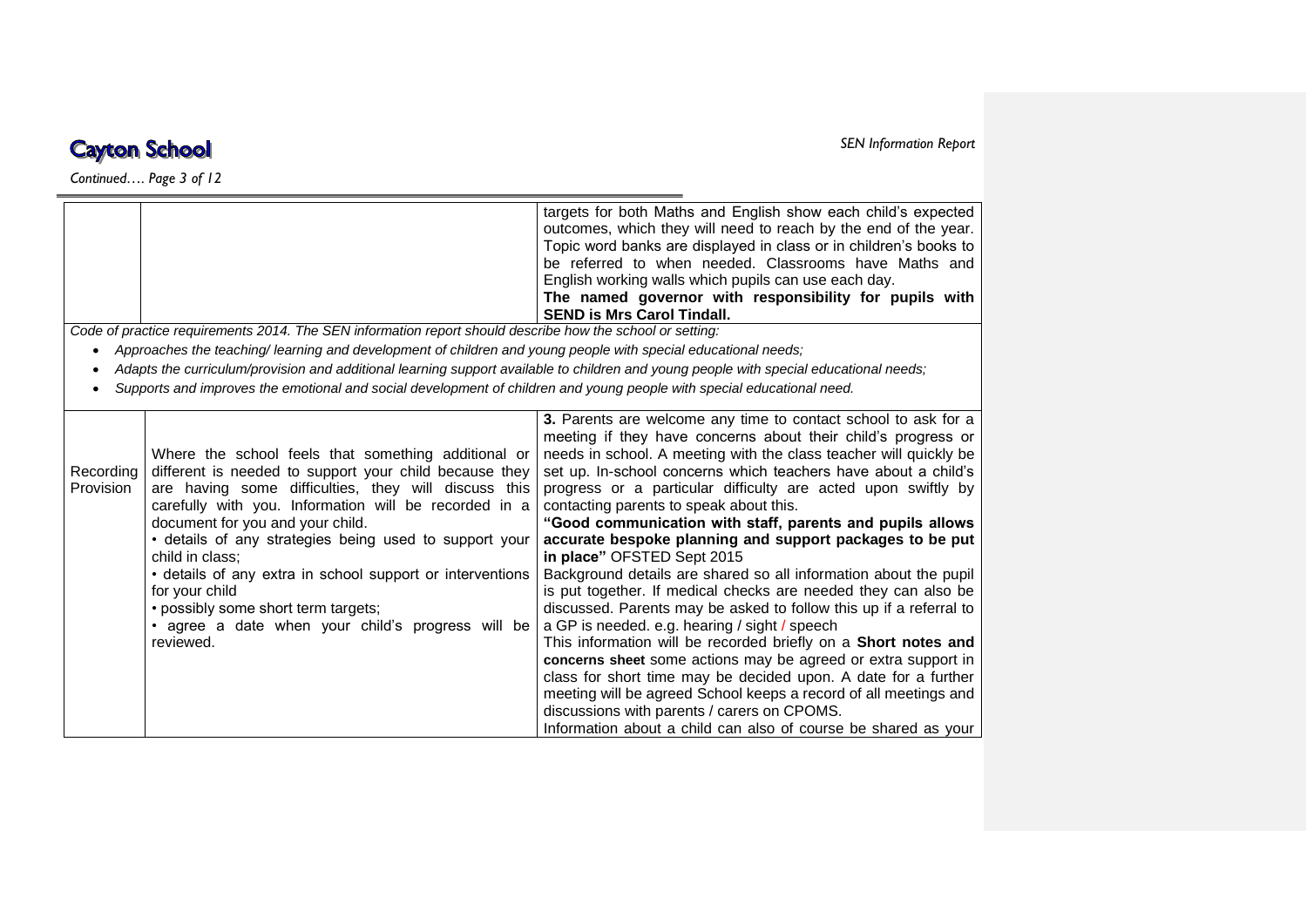*Continued…. Page 4 of 12*

|            |                                                                                                           | child joins the school or at one of the regular Parent's Evenings.                                                                                                                                                                                                                                                                                            |
|------------|-----------------------------------------------------------------------------------------------------------|---------------------------------------------------------------------------------------------------------------------------------------------------------------------------------------------------------------------------------------------------------------------------------------------------------------------------------------------------------------|
|            |                                                                                                           | 4. The young person may be asked for their feelings, things they<br>are good at, things they would like to do better, things they like<br>and things that make them sad This can be done in different<br>ways to match individual needs, including using pictures for<br>children who struggle with language or communication. We call<br>this a Pupil voice. |
|            | Code of practice requirements 2014. The SEN information report should describe how the school or setting: |                                                                                                                                                                                                                                                                                                                                                               |
|            | Identifies the particular special educational needs of a child or young person;                           |                                                                                                                                                                                                                                                                                                                                                               |
|            |                                                                                                           |                                                                                                                                                                                                                                                                                                                                                               |
|            | Schools use a range of evidence based interventions to                                                    | 10. All interventions used in school are evidence based. They are                                                                                                                                                                                                                                                                                             |
|            | support pupils with SEND to make better progress.                                                         | monitored and evaluated regularly, usually termly, to see if                                                                                                                                                                                                                                                                                                  |
| Interventi | Interventions are structured learning programmes. Your                                                    | progress has been made by children working on them. This was                                                                                                                                                                                                                                                                                                  |
| ons        | school will be able to explain to you:                                                                    | noted in the OFSTED report (Sept 2015) "Disabled pupils and                                                                                                                                                                                                                                                                                                   |
|            | • what interventions your child is receiving and what are                                                 | those with special educational needs make good progress                                                                                                                                                                                                                                                                                                       |
|            | the intended learning outcomes;                                                                           | from their starting points."                                                                                                                                                                                                                                                                                                                                  |
|            | • when during the week any interventions will be delivered                                                | 1 / 12 We use interventions to give support in Maths, English,                                                                                                                                                                                                                                                                                                |
|            | and for how many weeks;                                                                                   | speech and language or with pastoral or well-being needs which                                                                                                                                                                                                                                                                                                |
|            | • who will be delivering the interventions (usually a well                                                | may present in challenging behaviour.                                                                                                                                                                                                                                                                                                                         |
|            | trained teaching assistant) and where (e.g. in class or                                                   | <b>9</b> Adults who deliver these have undertaken training in specific                                                                                                                                                                                                                                                                                        |
|            | outside the classroom)                                                                                    | programmes to be sure they are delivered correctly. Parents are                                                                                                                                                                                                                                                                                               |
|            | • how the interventions will relate to and support learning                                               | informed which adults will be leading an intervention group and                                                                                                                                                                                                                                                                                               |
|            | in the classroom:                                                                                         | know when and for how long the sessions will take place. Some                                                                                                                                                                                                                                                                                                 |
|            | • how they will be monitored closely to make sure they                                                    | baseline assessment e.g. a reading age, check of current phonic                                                                                                                                                                                                                                                                                               |
|            | are helping your child to make accelerated progress.                                                      | knowledge, notes of behaviour we are seeing or possibly current                                                                                                                                                                                                                                                                                               |
|            |                                                                                                           | standardised scores will be done before starting the programmes                                                                                                                                                                                                                                                                                               |
|            |                                                                                                           | and checked again at the end to show if the programme has                                                                                                                                                                                                                                                                                                     |
|            |                                                                                                           | supported children to make measurable and hopefully                                                                                                                                                                                                                                                                                                           |
|            |                                                                                                           | accelerated progress.                                                                                                                                                                                                                                                                                                                                         |
|            |                                                                                                           | OFSTED Oct 2019 found Pupils who behind or have specific                                                                                                                                                                                                                                                                                                      |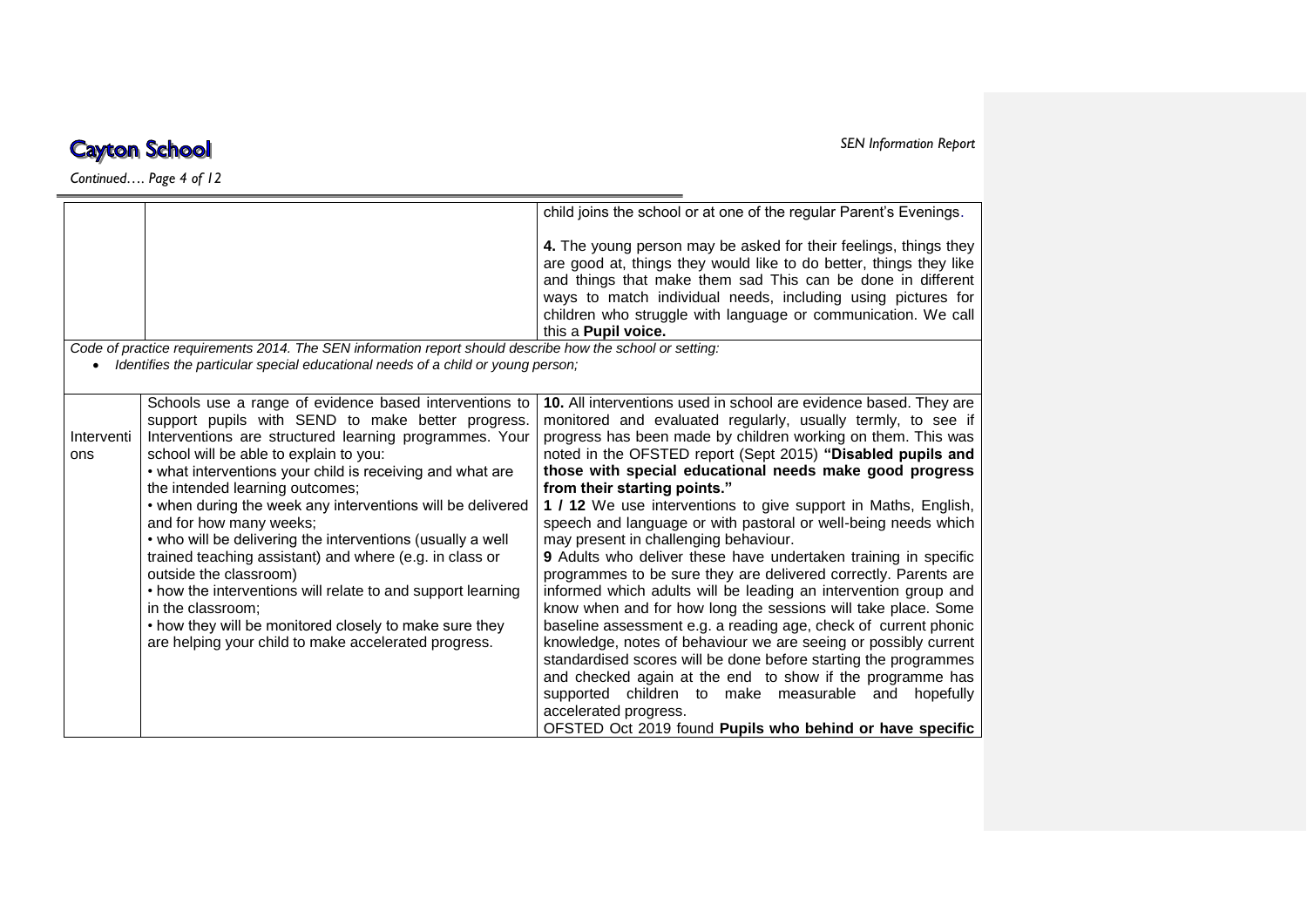*Continued…. Page 5 of 12*

|                  |                                                                                                                                                                                                                                          | needs receive extra support to help them catch up                                                                                                                                                                                                                                                                                                                                                                                             |
|------------------|------------------------------------------------------------------------------------------------------------------------------------------------------------------------------------------------------------------------------------------|-----------------------------------------------------------------------------------------------------------------------------------------------------------------------------------------------------------------------------------------------------------------------------------------------------------------------------------------------------------------------------------------------------------------------------------------------|
|                  |                                                                                                                                                                                                                                          | 3 / 5. If, despite high quality teaching and actions on the<br>concerns sheet being put in place there are still worries, the class<br>teacher will consider creating an Assess Plan Do Review Plan<br>for that child. Parents/ carers are invited to talk about this<br>support and give their suggestions for things to add to the plan.<br>They will be in informed that at this stage their child will be<br>placed on the SEND register. |
|                  |                                                                                                                                                                                                                                          | These support plans are reviewed each term and the next steps<br>agreed, but support plans can be reviewed in less than a term if<br>the child's needs change or accelerate significantly.                                                                                                                                                                                                                                                    |
|                  | Code of practice requirements 2014. The SEN information report should describe how the school or setting:                                                                                                                                |                                                                                                                                                                                                                                                                                                                                                                                                                                               |
| $\bullet$        | Secures the services, provision and equipment required by children and young people with special educational needs;                                                                                                                      |                                                                                                                                                                                                                                                                                                                                                                                                                                               |
|                  |                                                                                                                                                                                                                                          |                                                                                                                                                                                                                                                                                                                                                                                                                                               |
| Extra            | There may be occasions when the school feels that some<br>additional support within lessons may help your child to<br>make better progress. This is by no means always the<br>case. However, if some additional small group or one to    | As well as using specific interventions, school supports identified<br>children working on class based activities in a small group. This<br>support aims to narrow the gap in an identified area, using<br>additional support as catch up which helps build children's                                                                                                                                                                        |
| Adult<br>Support | one support within lessons is planned, the school will<br>explain how this will work, what the aims of this support<br>will be and how and when the impact of this support will<br>be reviewed. Most importantly, this support should be | independence in lessons. We run these groups by extending<br>adult support in reading, phonics and number work, carefully<br>selecting and setting up named children who will have regular<br>small group help for a short time.                                                                                                                                                                                                              |
|                  | aiming to make your child more independent in lessons.                                                                                                                                                                                   | 5. Small group support is monitored in the same way as<br>interventions, with a starting point and end assessment score so                                                                                                                                                                                                                                                                                                                    |
|                  |                                                                                                                                                                                                                                          | we can clearly see if the children involved have made progress.                                                                                                                                                                                                                                                                                                                                                                               |
|                  |                                                                                                                                                                                                                                          | OFSTED Sept 2015 "Because of these effective actions, gaps                                                                                                                                                                                                                                                                                                                                                                                    |
|                  |                                                                                                                                                                                                                                          | for pupils with SEN are closing in Key Stages 1 and 2."                                                                                                                                                                                                                                                                                                                                                                                       |
|                  |                                                                                                                                                                                                                                          | 8. High need children (usually those with EHCP's) may have                                                                                                                                                                                                                                                                                                                                                                                    |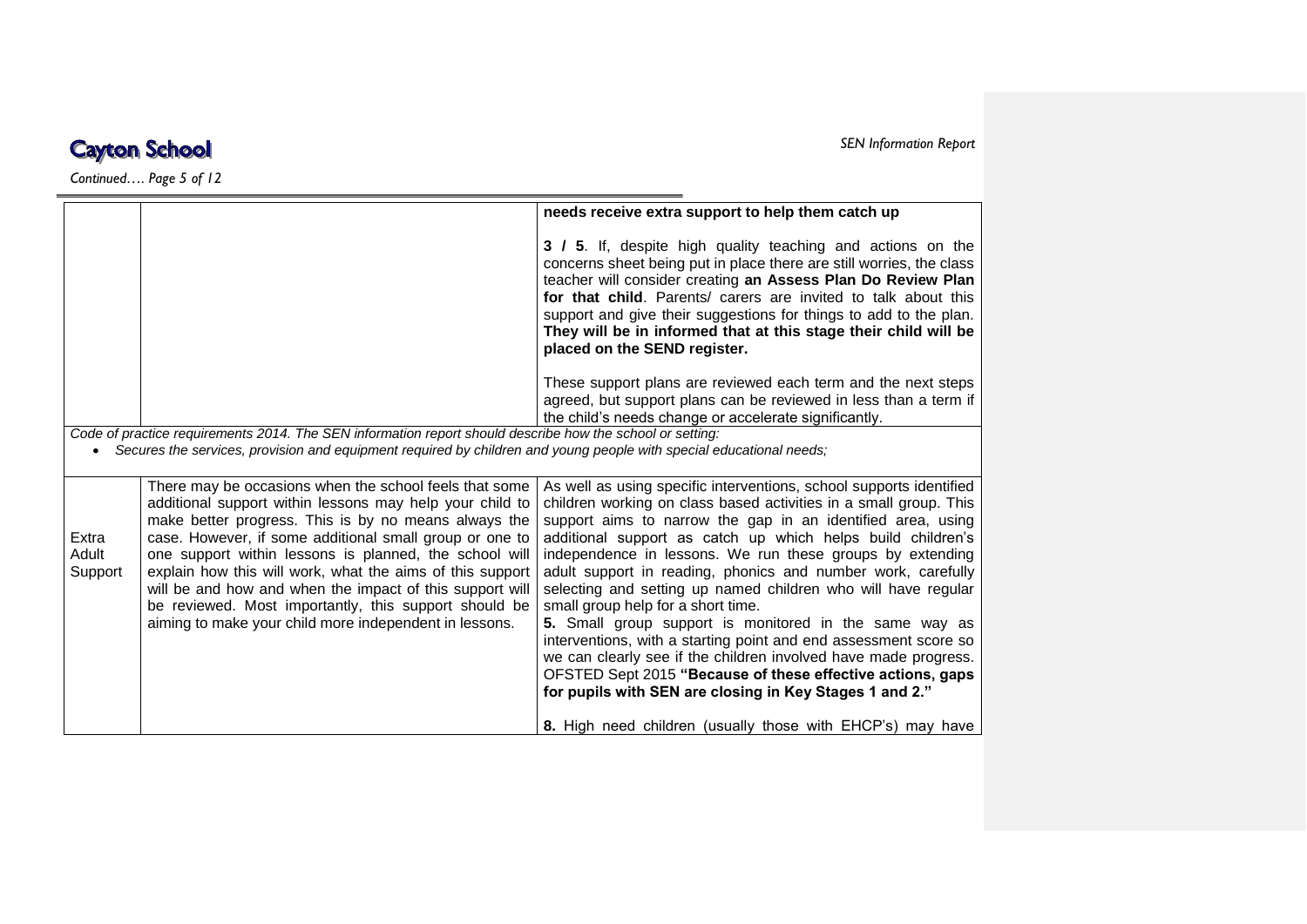*Continued…. Page 6 of 12*

|          |                                                                                                                    | some personalised support as needed so they can access the<br>curriculum and are able to work on specific individual<br>programmes suggested by external services. This support<br>whenever possible has the children in a small group, rather than<br>one to one. We feel is vital to maintain their social integration in<br>the class. These children generally also have provision in place<br>which gives them chance to work independently for at least for<br>part of the school day<br>"Disabled pupils and those with special educational needs<br>are well supported by experienced staff" OFSTED Sept 2015 |
|----------|--------------------------------------------------------------------------------------------------------------------|-----------------------------------------------------------------------------------------------------------------------------------------------------------------------------------------------------------------------------------------------------------------------------------------------------------------------------------------------------------------------------------------------------------------------------------------------------------------------------------------------------------------------------------------------------------------------------------------------------------------------|
|          | Code of practice requirements 2014. The SEN information report should describe how the school or setting:          |                                                                                                                                                                                                                                                                                                                                                                                                                                                                                                                                                                                                                       |
|          | • Secures the additional learning support available to children and young people with special educational needs;   |                                                                                                                                                                                                                                                                                                                                                                                                                                                                                                                                                                                                                       |
|          |                                                                                                                    |                                                                                                                                                                                                                                                                                                                                                                                                                                                                                                                                                                                                                       |
|          |                                                                                                                    |                                                                                                                                                                                                                                                                                                                                                                                                                                                                                                                                                                                                                       |
|          | All pupils with SEND should make at least expected                                                                 | 4. We track the progress of children in school with SEND to see                                                                                                                                                                                                                                                                                                                                                                                                                                                                                                                                                       |
|          | progress, in line with their peers. Your school will be able                                                       | that this continues to move in line with or is better than that of                                                                                                                                                                                                                                                                                                                                                                                                                                                                                                                                                    |
| Expected | to explain how it will be monitoring your child's progress                                                         | their peers. OFSTED report Sept 2015 "Disabled pupils and                                                                                                                                                                                                                                                                                                                                                                                                                                                                                                                                                             |
| progress | to ensure that it is at least in line with expectations. This                                                      | those with special educational needs make good progress                                                                                                                                                                                                                                                                                                                                                                                                                                                                                                                                                               |
|          | will usually include progress made with personal targets,<br>and overall progress with National Curriculum levels. | from their starting points. Additional support is skilfully<br>targeted and helps them catch up. By the time they reach                                                                                                                                                                                                                                                                                                                                                                                                                                                                                               |
|          |                                                                                                                    | Key Stage 2 many of these pupils are matching or exceeding                                                                                                                                                                                                                                                                                                                                                                                                                                                                                                                                                            |
|          |                                                                                                                    | the progress of their peers."All children with SEND in school                                                                                                                                                                                                                                                                                                                                                                                                                                                                                                                                                         |
|          |                                                                                                                    | are monitored in whole class assessments, in intervention groups                                                                                                                                                                                                                                                                                                                                                                                                                                                                                                                                                      |
|          |                                                                                                                    | or small group support which they receive and sometimes also                                                                                                                                                                                                                                                                                                                                                                                                                                                                                                                                                          |
|          |                                                                                                                    | individually (for Assess Plan Do Review meetings or Annual                                                                                                                                                                                                                                                                                                                                                                                                                                                                                                                                                            |
|          |                                                                                                                    | reviews) In this way school can ensure that they make the<br>expected good progress.                                                                                                                                                                                                                                                                                                                                                                                                                                                                                                                                  |

**Commented [L1]:** 

*and reviewed, including information about how those children, their parents and young people will take part in any assessment and review;*  ● Monitors and evaluates the effectiveness of special educational provision, including information about how children, their parents and young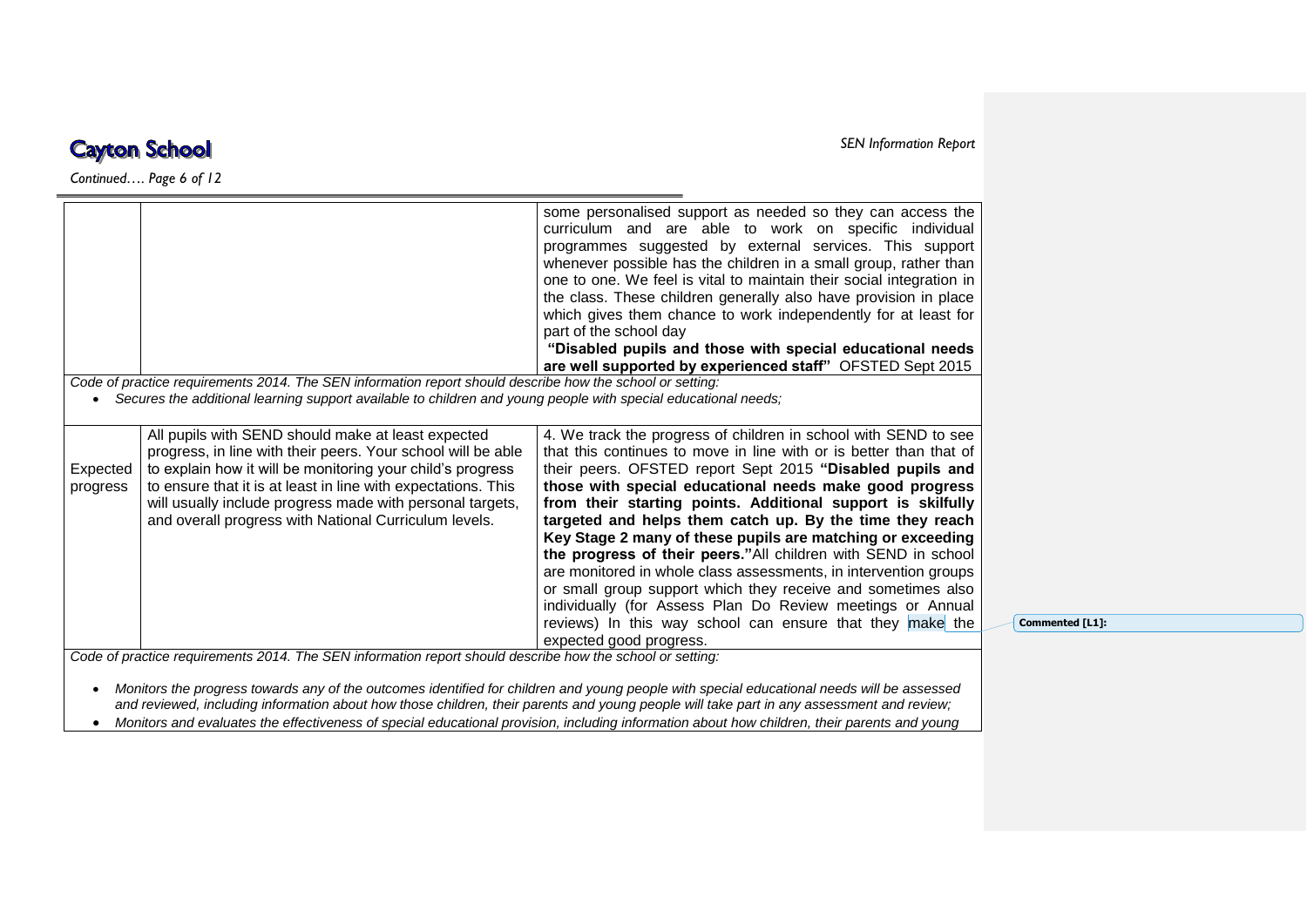$\overline{\phantom{a}}$ 

*Continued…. Page 7 of 12*

|                              | people will take part in any assessment and evaluation;                                                                                                                                                                                                                                                                                                                                                          |                                                                                                                                                                                                                                                                                                                                                                                                                                                                                                                                                    |
|------------------------------|------------------------------------------------------------------------------------------------------------------------------------------------------------------------------------------------------------------------------------------------------------------------------------------------------------------------------------------------------------------------------------------------------------------|----------------------------------------------------------------------------------------------------------------------------------------------------------------------------------------------------------------------------------------------------------------------------------------------------------------------------------------------------------------------------------------------------------------------------------------------------------------------------------------------------------------------------------------------------|
| Inclusion<br>Quality<br>Mark | Many North Yorkshire schools have used our Inclusion<br>Quality Mark (IQM) to evaluate how successfully they<br>include all learners, including those with SEND. The IQM<br>allows schools to show how they are benefiting different<br>groups of learners, and how their outcomes are improving<br>as a result of their work. A full list of North Yorkshire<br>schools currently holding the IQM is available. |                                                                                                                                                                                                                                                                                                                                                                                                                                                                                                                                                    |
|                              | Schools who do not hold the IQM should demonstrate<br>their commitment to Equality in line with the Equality Act<br>2010 and in line with their school's aims and vision<br>statement.                                                                                                                                                                                                                           | 11. We provide access to all activities and parts of the curriculum<br>for all pupils. Children with SEND are supported to take part in all<br>off site visits, after school clubs and residential courses which are<br>carefully adapted to allow access for any pupil whatever their<br>needs. School SLT monitor attendance in clubs of pupil premium<br>and SEND children to see access to them for these pupils is<br>happening.OFSTED Oct 2019 found Leaders make sure that<br>pupils can attend an interesting range of after-school clubs. |
|                              |                                                                                                                                                                                                                                                                                                                                                                                                                  | 6. We have excellent links with feeder Secondary Schools and<br>work together to make transfer at the end of Year 6 positive for<br>all pupils. We set up additional visits to the schools and inform<br>parents of any Secondary School's additional activities or events<br>for Year 6 leavers. We have access to IES agency transition<br>packs to support individual pupils if needed. OFSTED Oct 2019<br>Pupils are well prepared for their next school when they<br>leave.                                                                   |
|                              |                                                                                                                                                                                                                                                                                                                                                                                                                  | Within school transition from class to class is carefully planned<br>by every class teacher with chances to visit the next class and<br>spend time with the new teacher. This is especially important                                                                                                                                                                                                                                                                                                                                              |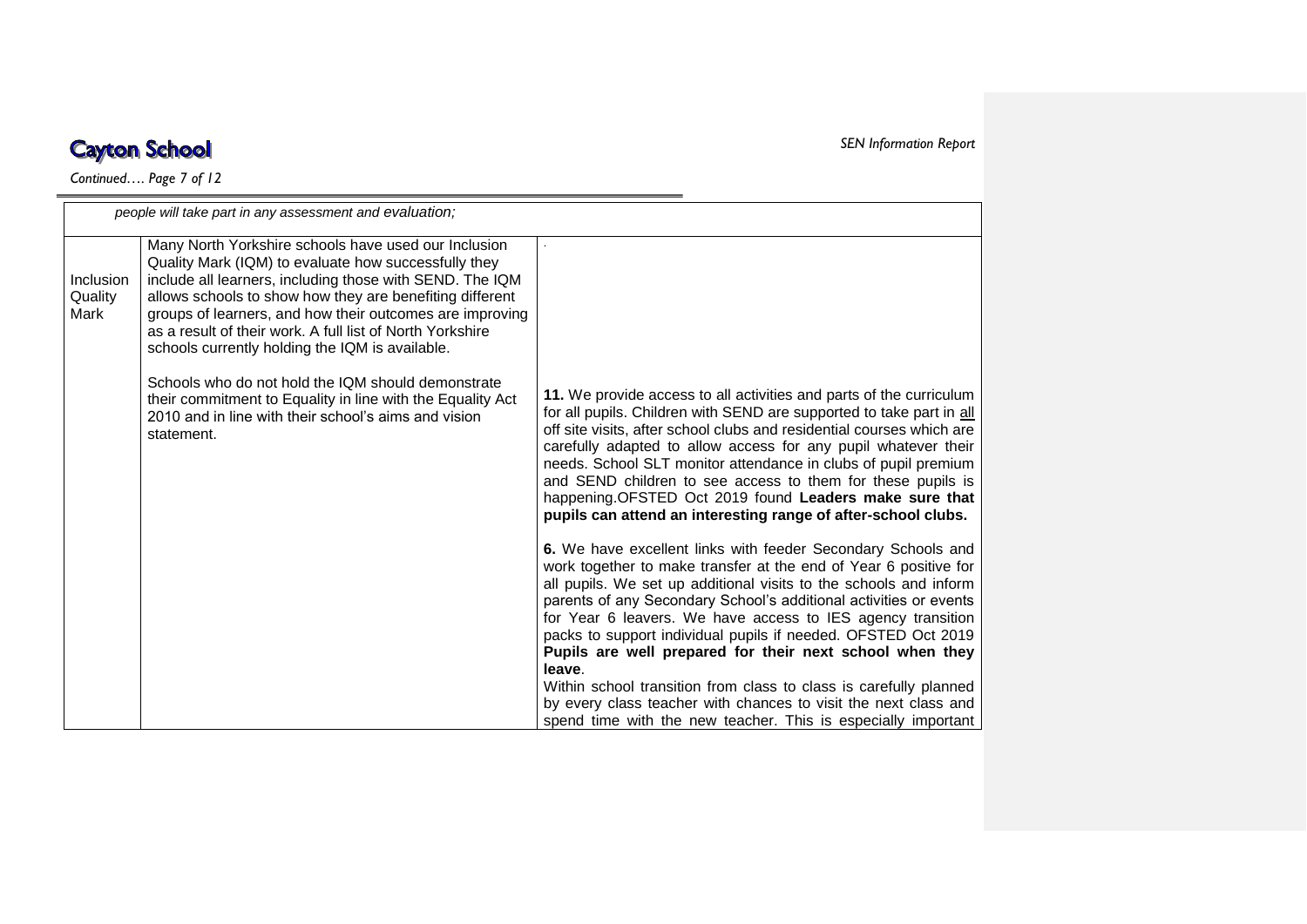*Continued…. Page 8 of 12*

*SEN Information Report* 

|                                                                                                          | when children move from KS1 to KS2. SLT support this by       |
|----------------------------------------------------------------------------------------------------------|---------------------------------------------------------------|
|                                                                                                          | funding supply cover so class teachers can hold face to face  |
|                                                                                                          | handover of information meetings each July.                   |
|                                                                                                          | Children with known anxiety, sensory or ASD needs are offered |
|                                                                                                          | more transition visits to their new class.                    |
| Code of practice requirements 2014. The SEN information report should describe how the school or setting |                                                               |
|                                                                                                          |                                                               |

*Supports children and young people with special educational needs in moving between phases of education, and in preparing for adulthood;*

*Makes activities available for children and young people with special educational needs in addition to the curriculum;*

*Ensures facilities that are available can be accessed by children and young people with special educational needs;*

|          |                                                          | 13. We work regularly and closely with a range of outside                |
|----------|----------------------------------------------------------|--------------------------------------------------------------------------|
|          |                                                          | agencies to access specialist support for our children with SEND.        |
|          |                                                          |                                                                          |
|          | The Local Authority offers a range of specialist support | We have support in school from                                           |
|          | services, including<br>educational<br>outreach<br>and    | . NHS services OT/ physio / continence support / school nurse            |
| Support  | psychologists and local enhanced mainstream schools, to  | . Speech and Language service (SALT) NHS but also including              |
| from     | help schools to deliver appropriate support and          | on-site Chatterbugs SALT therapist working in school                     |
| other    | interventions, Other specialists such as speech and      | . Educational Psychologist as needed                                     |
| agencies | language therapists can also support schools in this. If | . IES Hub support teams eg Cognition and Learning/                       |
|          | the school feels that the involvement of another agency  | Communication and Interaction/ SEMH and others                           |
|          | will help them to meet your child's needs you will be    | . Children are referred to the Retreat in York for ASD                   |
|          | informed and asked to give your consent.                 | assessments and support                                                  |
|          |                                                          | Sept 2015 OFSTED "Strong links with parents and                          |
|          |                                                          | specialists mean that progress is good and needs are met."               |
|          |                                                          | . School nurses also help to monitor health care plans and keep          |
|          |                                                          | staff medical training up to date.                                       |
|          |                                                          | . Social services and family support workers support some                |
|          |                                                          | children and their families in school.                                   |
|          |                                                          |                                                                          |
|          |                                                          | Staff work well with external agencies to keep pupils' safe              |
|          |                                                          | OFSTED Oct 2019                                                          |
|          |                                                          | <b>9.</b> These agencies provide training for school staff, either whole |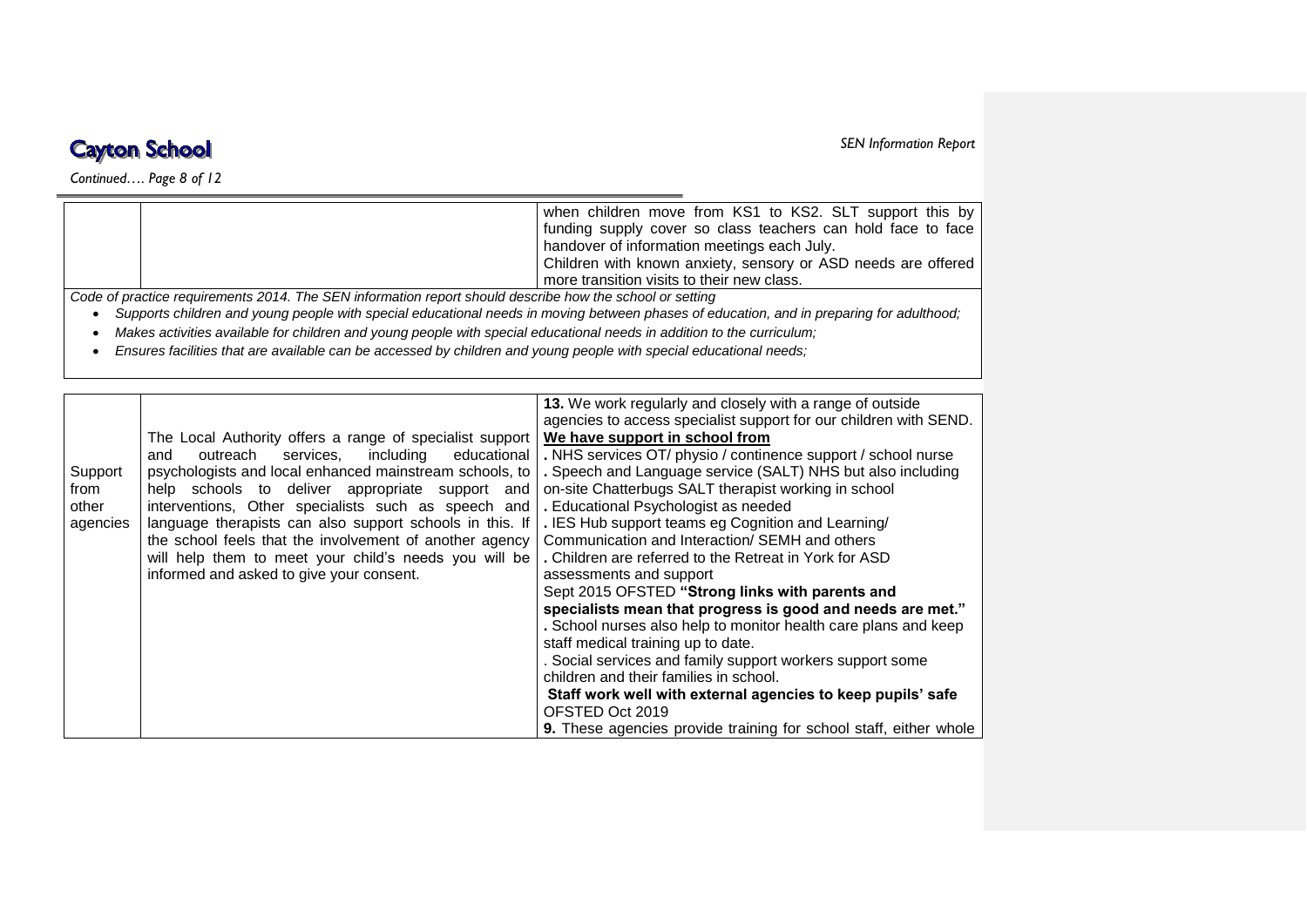*Continued…. Page 9 of 12*

|                     |                                                                                                                                                                                | school or training in using specific programmes to support<br>identified pupils so they can be delivered to them in school.                                                                                                    |
|---------------------|--------------------------------------------------------------------------------------------------------------------------------------------------------------------------------|--------------------------------------------------------------------------------------------------------------------------------------------------------------------------------------------------------------------------------|
|                     |                                                                                                                                                                                | 12. As well as this school has a Pastoral teacher Mrs Lynn<br>Wilson who has time each week to work with children who are<br>experiencing emotional and social difficulties. A dedicated<br>'Nurture Room' is being developed. |
|                     | Code of practice requirements 2014. The SEN information report should describe how the school or setting:                                                                      |                                                                                                                                                                                                                                |
| $\bullet$           | Secures the additional learning support available to children and young people with special educational needs                                                                  |                                                                                                                                                                                                                                |
|                     | Schools communicate regularly with parents, usually<br>once a term, to discuss how well their child is doing. For<br>pupils with SEND it is often desirable that there is more | 4. We work all the time alongside parents of ALL children in<br>school, Meeting with parents is key if children are working on                                                                                                 |
| On-going<br>communi | frequent communication as it is vital that parents and                                                                                                                         | interventions or with outside agencies. For these families,<br>meetings are held regularly to make sure that progress and                                                                                                      |
| cation              | school work together closely. Your knowledge and                                                                                                                               | targets are discussed by everyone.                                                                                                                                                                                             |
| with                | understanding of your child's needs is essential to<br>support the school in making the best provision for them.                                                               | This is done at parents evenings, in termly Assess Plan Do<br>review meetings, or by phone. School also now have a system                                                                                                      |
| parents             | This should also take account of your and your child's<br>hopes, personal goals and interests.                                                                                 | Dojo which means private messages can be sent to all parents<br>or which they can use to message school.                                                                                                                       |
|                     | This will allow the school to regularly explain to you where<br>your child is in their learning, and to work with you to                                                       | "Strong links with parents and specialists mean that<br>progress is good and needs are met." OFSTED Sept 2015                                                                                                                  |
|                     | ensure the most appropriate targets are set to ensure<br>progress. You should be informed about the National                                                                   | Mrs Lynn Wilson is also available to meet and talk to parents,<br>seek to support their needs or discuss any concerns which they                                                                                               |
|                     | Curriculum levels at which your child is working. If you are<br>not sure what these mean, don't be afraid to ask.                                                              | may have.                                                                                                                                                                                                                      |
|                     | On-going communication with school may include:                                                                                                                                | 3. We operate an open door policy where all parents can call to                                                                                                                                                                |
|                     | • regular contact through a home-school book or by e-<br>mail to keep you informed of things that are going well or                                                            | ask for a meeting to discuss their child or anything they wish to<br>know about support which school is putting in place, with any of                                                                                          |
|                     | particular successes                                                                                                                                                           | the staff.                                                                                                                                                                                                                     |
|                     | • more regular meetings to update you on your child's                                                                                                                          |                                                                                                                                                                                                                                |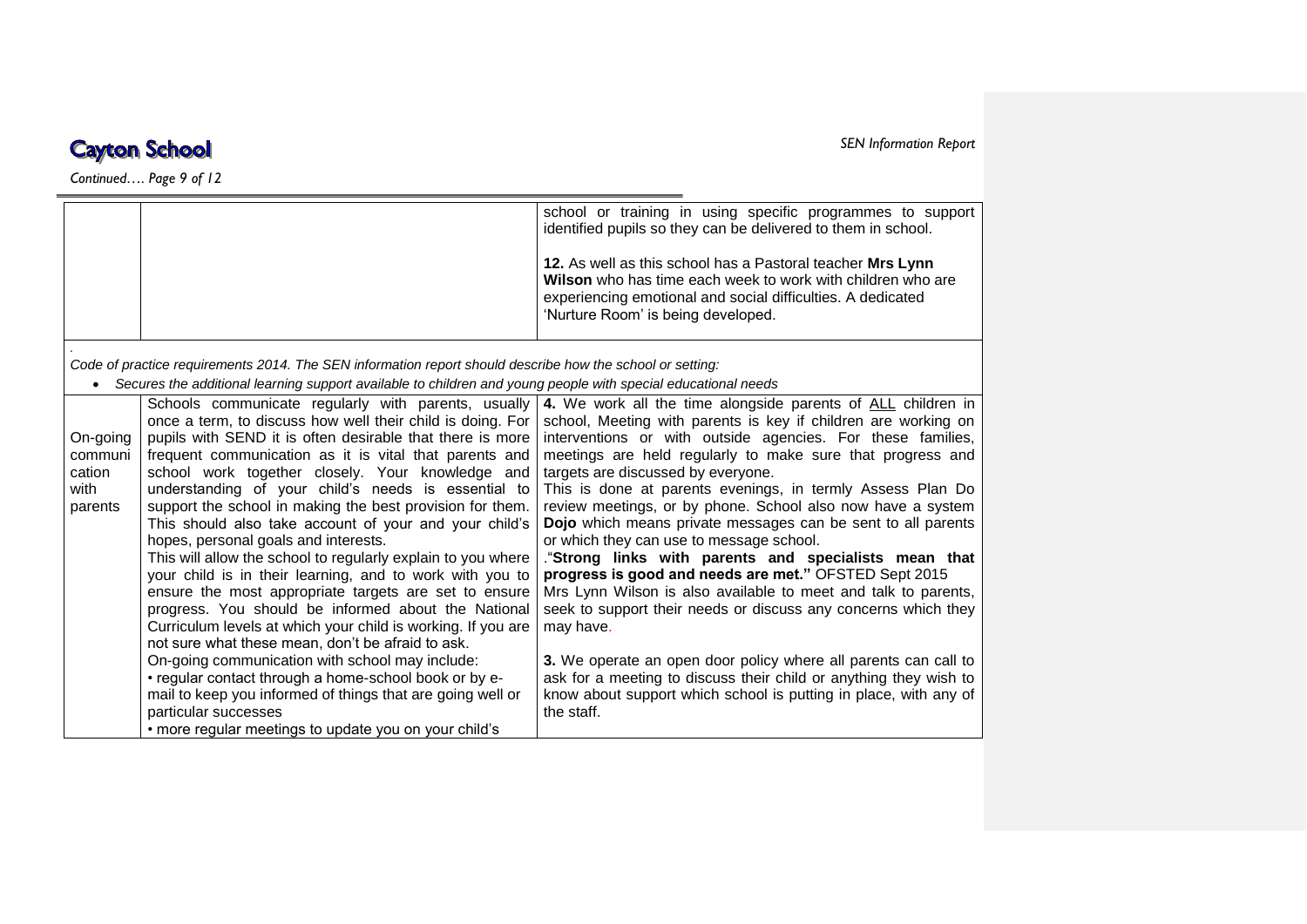*Continued…. Page 10 of 12*

|                           | progress and whether the support is working<br>• clear information about the impact of any interventions<br>• guidance for you to support your child's learning at<br>home.                                                                                                                                                                                                                                                                                                                                   |                                                                                                                                                                                                                                                                                                                                                                                                                                                                                                                                         |
|---------------------------|---------------------------------------------------------------------------------------------------------------------------------------------------------------------------------------------------------------------------------------------------------------------------------------------------------------------------------------------------------------------------------------------------------------------------------------------------------------------------------------------------------------|-----------------------------------------------------------------------------------------------------------------------------------------------------------------------------------------------------------------------------------------------------------------------------------------------------------------------------------------------------------------------------------------------------------------------------------------------------------------------------------------------------------------------------------------|
| needs:                    | Code of practice requirements 2014. The SEN information report should describe how the school or setting:                                                                                                                                                                                                                                                                                                                                                                                                     | Consults and works in partnership with parents of children with special educational needs and with young people with special educational                                                                                                                                                                                                                                                                                                                                                                                                |
| Inclusion<br>Passport     | Many schools use inclusion passports. This is a<br>document that summarises the support that has been<br>given to a pupil over a period of time, and the difference<br>that this support has made. You may like to ask your<br>child's school whether an inclusion passport would be<br>useful for you and your child. Your child may well have<br>their own version which they can share with staff and<br>which can help to explain their interests and things that<br>help them learn and to enjoy school. | 4. Various child friendly Inclusion passports may be used for<br>certain children especially around transfer to secondary settings<br>8. Recently SEN Chronology forms have been introduced in<br>school by SENCo's and class teachers for some children. These<br>list interventions worked on over time and outline all changes and<br>adaptations school has made to assist a child in accessing the<br>curriculum. These are usually in place for high needs children and<br>are part of the information needed to ask for an EHCP. |
| Parent<br>Partners<br>hip | A Parent Partnership Co-ordinator can be contacted<br>through North Yorkshire's education offices or on 0845<br>034 9469. The Parent Partnership Coordinators can offer<br>impartial advice and support which could include making<br>a home visit to listen to any concerns you may have, or<br>attending meetings with you. They may also be able to<br>put you in touch with other organisations or parent<br>support groups.                                                                              | 3. We inform parents of the services of the Parent Partnership<br>service so they can have access if needed to their impartial<br>support and the range of good advice which they can offer.<br>Parents are given a contact number for this service and can<br>make direct contact in this way.                                                                                                                                                                                                                                         |
| Statutory                 | For a very few children more help will be needed than is<br>normally available through the school's own resources.<br>Schools, parents and other agencies may decide that it is                                                                                                                                                                                                                                                                                                                               | 13. School works with outside agencies and North Yorkshire<br>County Council to seek additional support through EHCP's for a<br>small number of high needs pupils.<br>9. SENDCo Lyn Powell attended consultation meetings in                                                                                                                                                                                                                                                                                                            |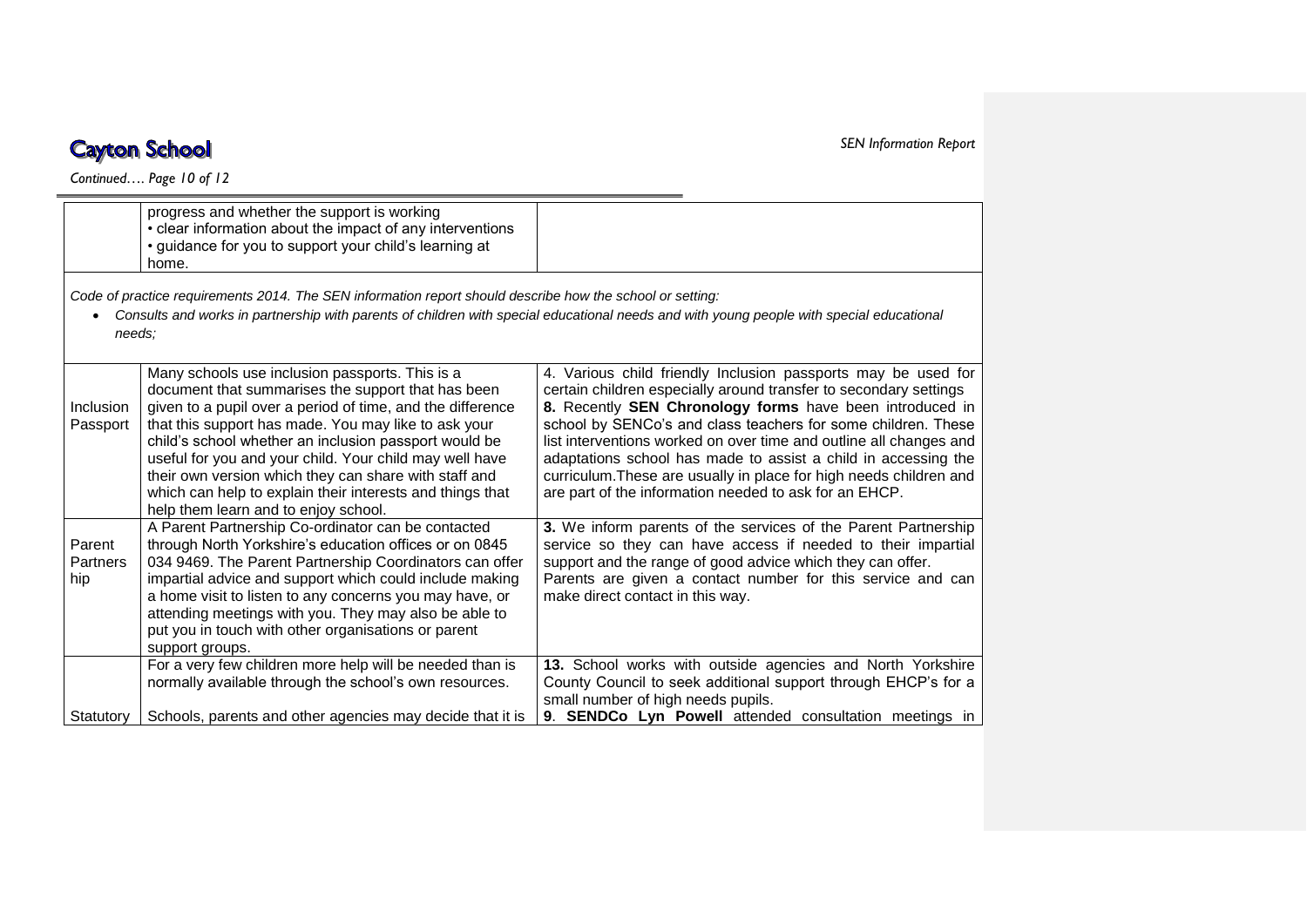*SEN Information Report* 

*Continued…. Page 11 of 12*

| Assessm<br>ent  | necessary to request a statutory assessment through the<br>local authority. Your school or a Parent Partnership Co-<br>ordinator can talk to you about this in more detail.                                                                                                                   | completing the new EHCAR form using a banding system to<br>identify specific needs for these children. Successful EHCAR<br>requests have recently been made in this way for children in<br>school. |
|-----------------|-----------------------------------------------------------------------------------------------------------------------------------------------------------------------------------------------------------------------------------------------------------------------------------------------|----------------------------------------------------------------------------------------------------------------------------------------------------------------------------------------------------|
| Key<br>contacts | All mainstream schools have a SENCo. They, along with<br>your child's class teacher, will be able to discuss your<br>child's needs with you, the support for learning that the<br>school is providing to meet their needs, and what<br>expectations the school has for your child's progress. | 2. The school SENDCo's are Mrs Becky Wood / Mrs Lyn<br><b>Powell</b>                                                                                                                               |
| Complain        |                                                                                                                                                                                                                                                                                               | 14. Cayton School has a clear system for dealing with<br>complaints from the parents of children with SEN, which is<br>outlined in its complaints policy.                                          |
| ts              |                                                                                                                                                                                                                                                                                               | The numbers 1 to 14 which appear in this document refer to<br>the 14 point list for publishing SEN information in an SEN<br>report as outlined in 6.79 of the Code of Practice.                    |

Publishing Information: SEN Information Report 6.79 CoP

- 1 the kinds of SEN that are provided for
- 2 policies for identifying children and young people with SEN and assessing their needs, including the name and contact details of the SENCO (mainstream schools)
- 3 \*arrangements for consulting parents of children with SEN and involving them in their child's education
- 4 \*arrangements for consulting young people with SEN and involving them in their education
- 5 \*arrangements for assessing and reviewing children and young people's progress towards outcomes. This should include the opportunities available to work with parents and young people as part of this assessment and review